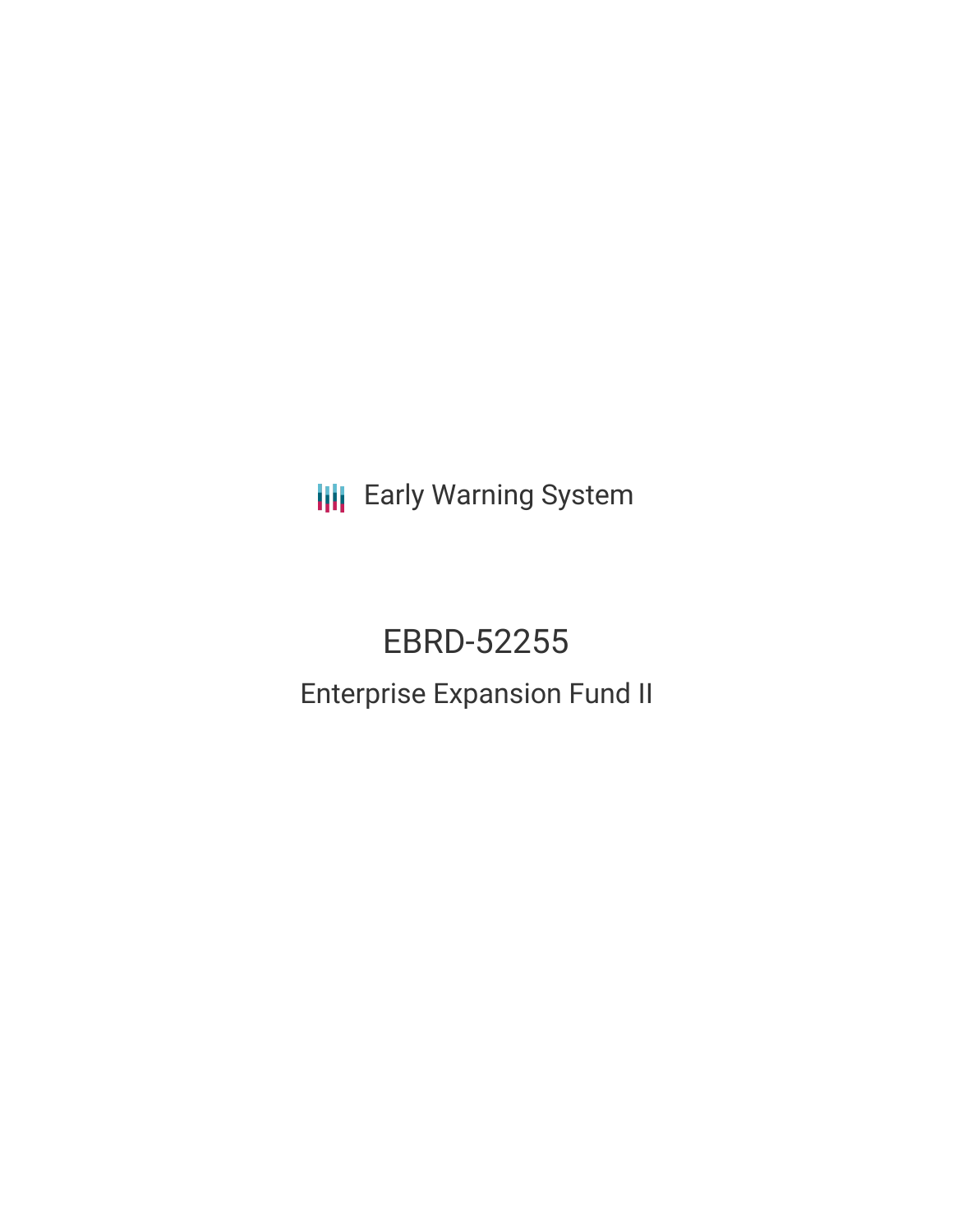

# **Quick Facts**

| <b>Countries</b>               | Albania, Bosnia and Herzegovina, Kosovo, Macedonia, Montenegro, Serbia |
|--------------------------------|------------------------------------------------------------------------|
| <b>Financial Institutions</b>  | European Bank for Reconstruction and Development (EBRD)                |
| <b>Status</b>                  | Approved                                                               |
| <b>Bank Risk Rating</b>        | U                                                                      |
| <b>Voting Date</b>             | 2021-11-10                                                             |
| <b>Borrower</b>                | Enterprise Expansion Fund II Western Balkans                           |
| <b>Sectors</b>                 | Finance                                                                |
| <b>Investment Type(s)</b>      | Equity                                                                 |
| <b>Investment Amount (USD)</b> | \$22.20 million                                                        |
| <b>Project Cost (USD)</b>      | $$82.68$ million                                                       |
|                                |                                                                        |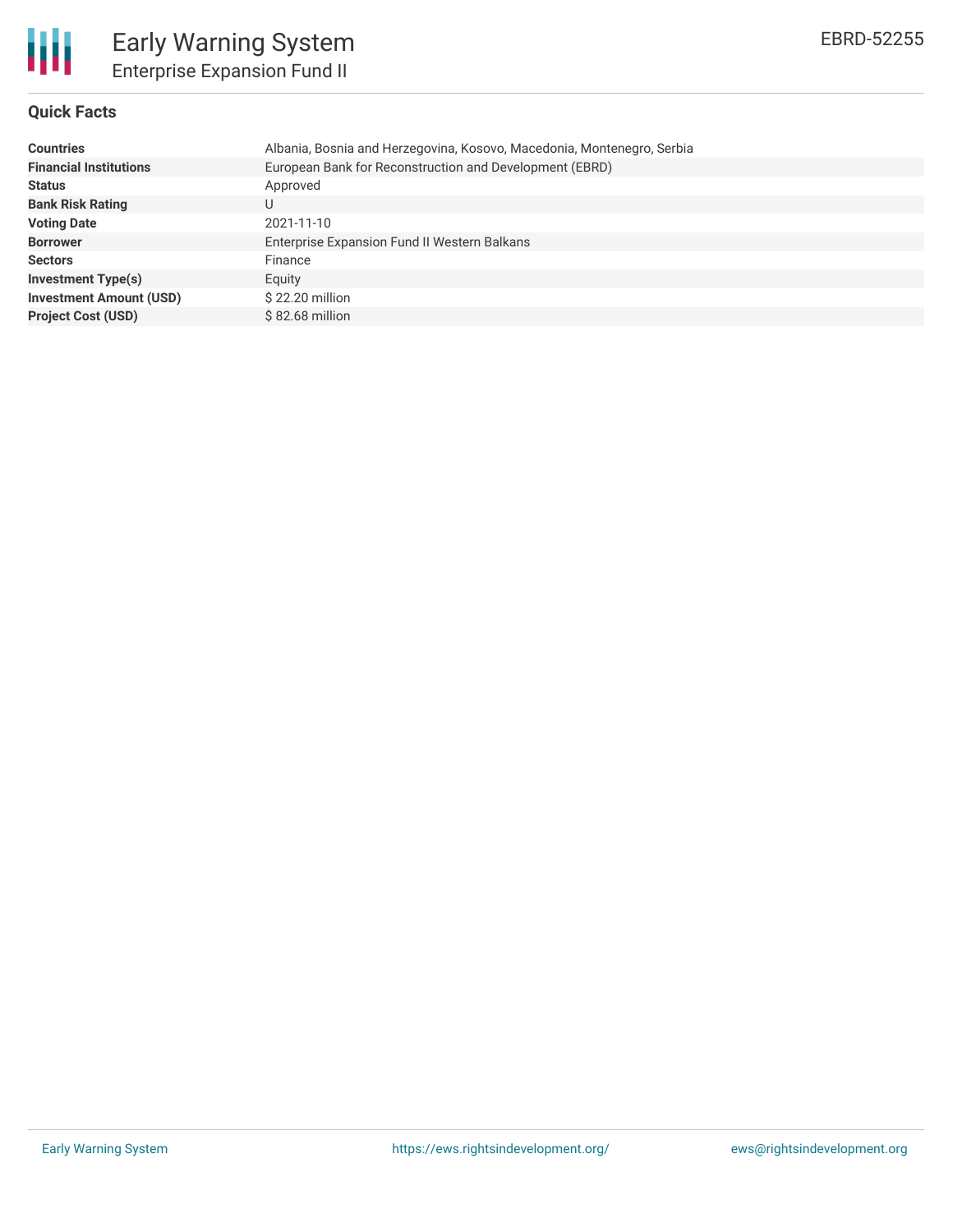

## **Project Description**

According to the bank website, this project consists in an equity investment in favour of the Enterprise Expansion Fund II Western Balkans ("ENEF II" or the "fund"), a reserved alternative investment fund ("RAIF") to be registered in Luxembourg and supported by the Western Balkans Enterprise Development and Innovation Facility ("WB EDIF" or "EDIF"). ENEF II will provide equity, quasi-equity and different types of debt financing to growing local SMEs and mid-caps in Albania, Bosnia and Herzegovina, Kosovo, Montenegro, North Macedonia and Serbia. ENEF II will continue the activities of the Enterprise Expansion Fund that was launched under the WB EDIF in 2014 and managed to invest in 16 companies by the end of its investment period in July 2020.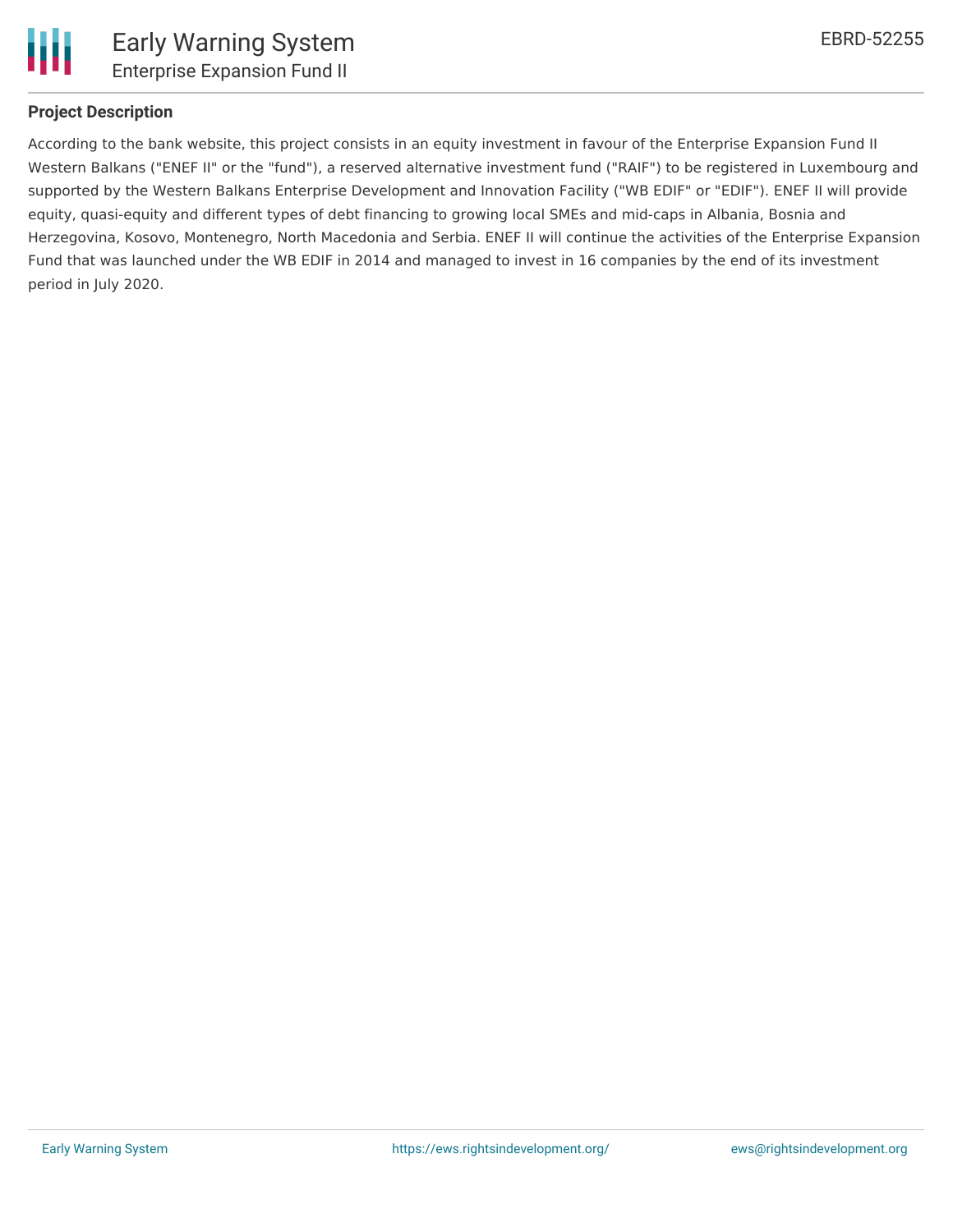

## **Investment Description**

European Bank for Reconstruction and Development (EBRD)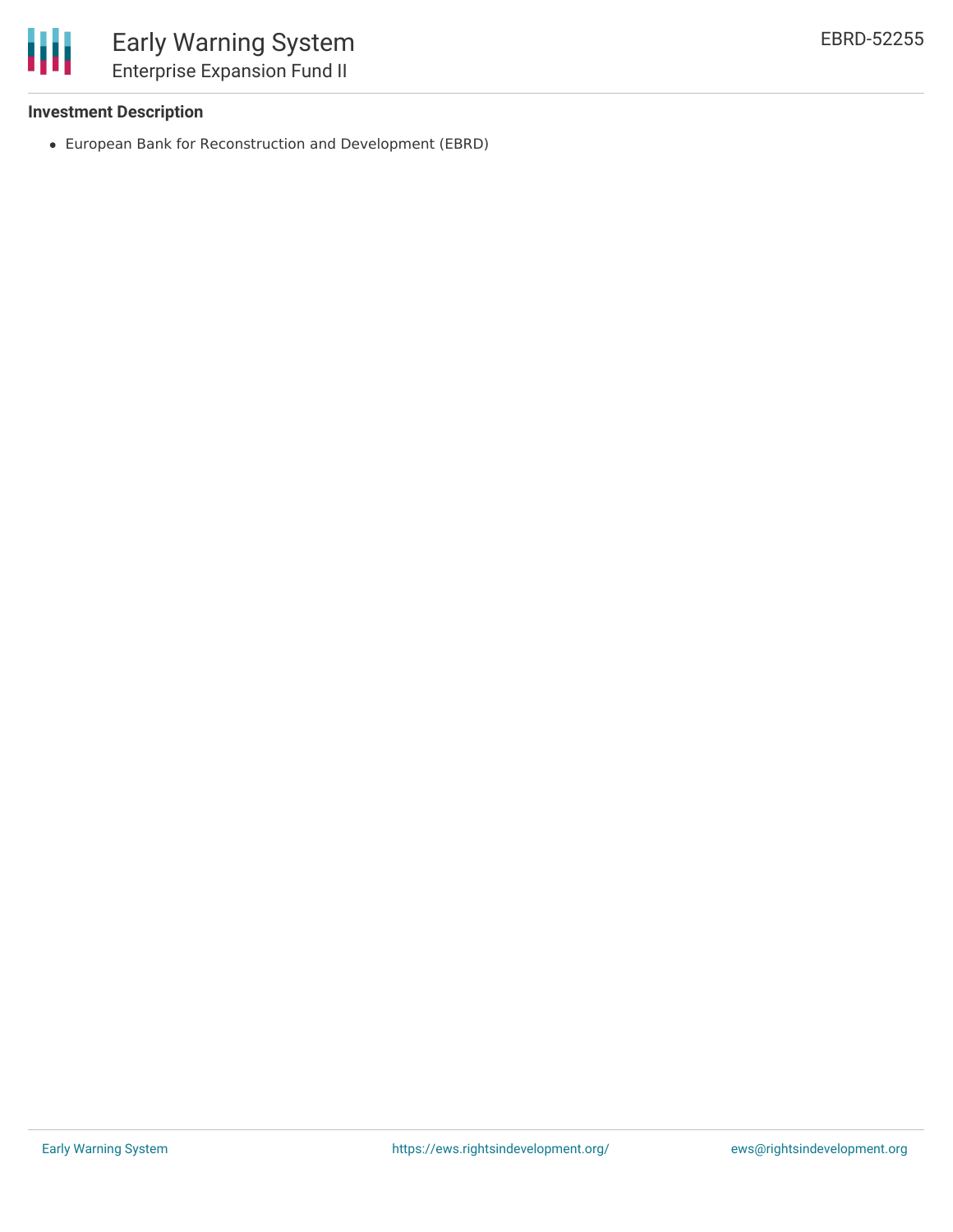# **Contact Information**

COMPANY CONTACT INFORMATION

Nikolay Angelovangelovn@ebrd.com+442040704429EBRD, One Exchange Square, EC2A 2JN, London, the United Kingdom

### ACCESS TO INFORMATION

You can request information by emailing: accessinfo@ebrd.com or by using this electronic form: https://www.ebrd.com/eform/information-request

#### ACCOUNTABILITY MECHANISM OF EBRD

The Project Complaint Mechanism (PCM) is the independent complaint mechanism and fact-finding body for people who have been or are likely to be adversely affected by an European Bank for Reconstruction and Development (EBRD)-financed project. If you submit a complaint to the PCM, it may assess compliance with EBRD's own policies and procedures to prevent harm to the environment or communities or it may assist you in resolving the problem that led to the complaint through a dialogue with those implementing the project. Additionally, the PCM has the authority to recommend a project be suspended in the event that harm is imminent.

You can contact the PCM at: pcm@ebrd.com or you can submit a complaint online using an online form at: http://www.ebrd.com/eform/pcm/complaint\_form?language=en

You can learn more about the PCM and how to file a complaint at: http://www.ebrd.com/work-with-us/project-finance/projectcomplaint-mechanism.html